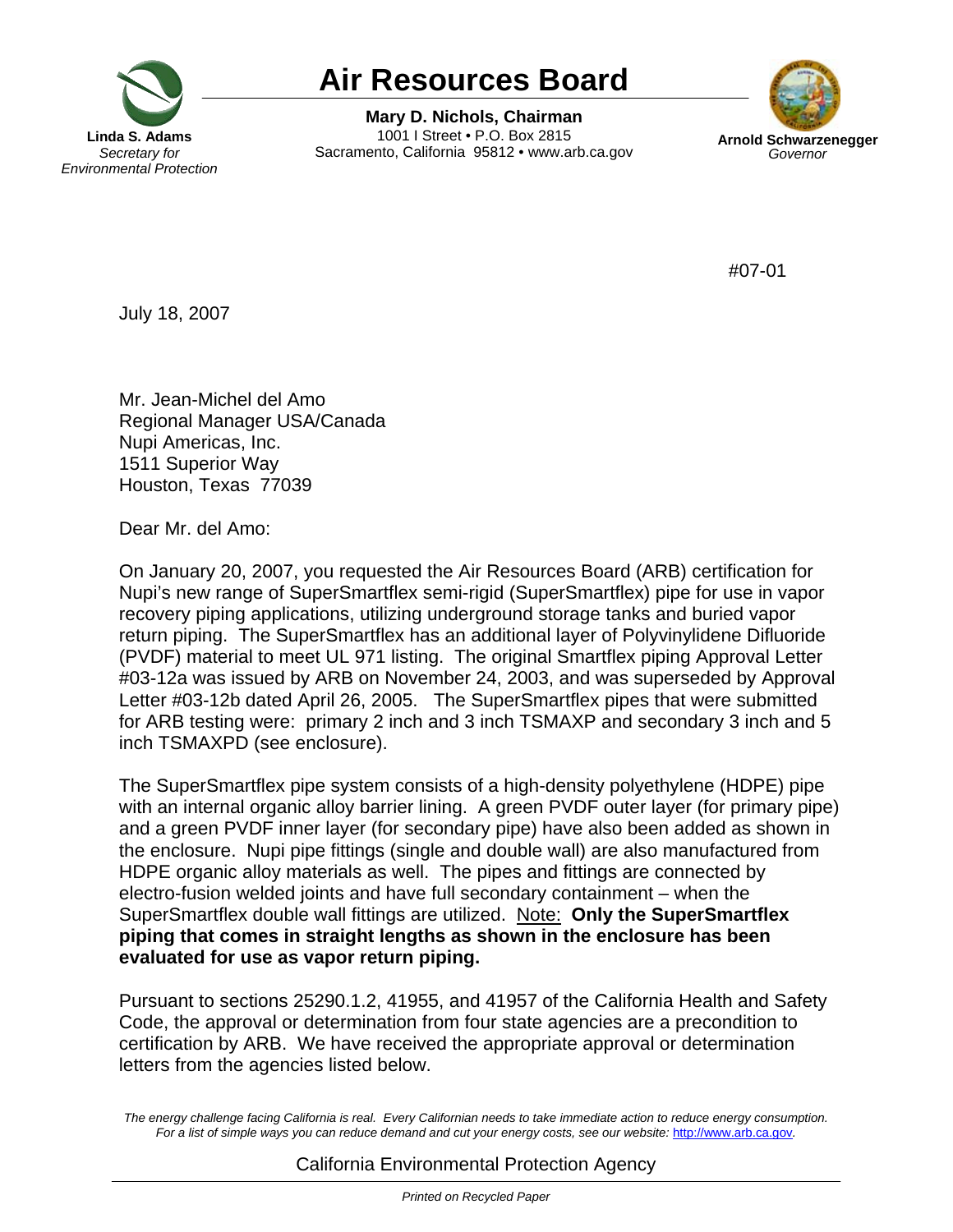Mr. del Amo July 18, 2007 Page 2

- Department of Food and Agriculture Division of Measurement Standards April 6, 2001
- Department of Industrial Relations Division of Occupational Safety and Health March 26, 2007
- Office of the State Fire Marshal Department of Forestry and Fire Protection June 6, 2007
- State Water Resources Control Board Division of Water Quality August 25, 2006

As required by the Vapor Recovery Certification Procedure, CP-201, the SuperSmartflex pipe system shall be installed in accordance with Section 4.12 for vapor return piping. This applies to piping used for vapor return paths from the dispenser riser to the underground storage tanks (USTs) and from the vapor vent stack riser to the USTs at gasoline dispensing facilities (GDFs).

The following list includes additional requirements and recommendations for installation of the SuperSmartflex pipe system:

- USTs shall be manifolded together.
- No piping sold or transported in rolls (coils) shall be used.
- Inspect and verify that the proper slope is at least 1/8 inch per foot after final grade of pipe bedding has been established and prior to back-filling piping trenches. Bedding material (pea gravel or like) should be brought up to at least 50 percent and no more than 90 percent of pipe diameter prior to inspection.
- Back-pressure and liquid blockage testing are required once final grade of station has been established and all finished surfaces applied. The test shall be conducted in accordance with TP-201.4, the Dynamic Back-Pressure Test.
- Back-pressure and liquid blockage testing of the SuperSmartflex pipe system at GDFs are recommended to be performed annually in accordance with TP-201.4, the Dynamic Back-Pressure Test.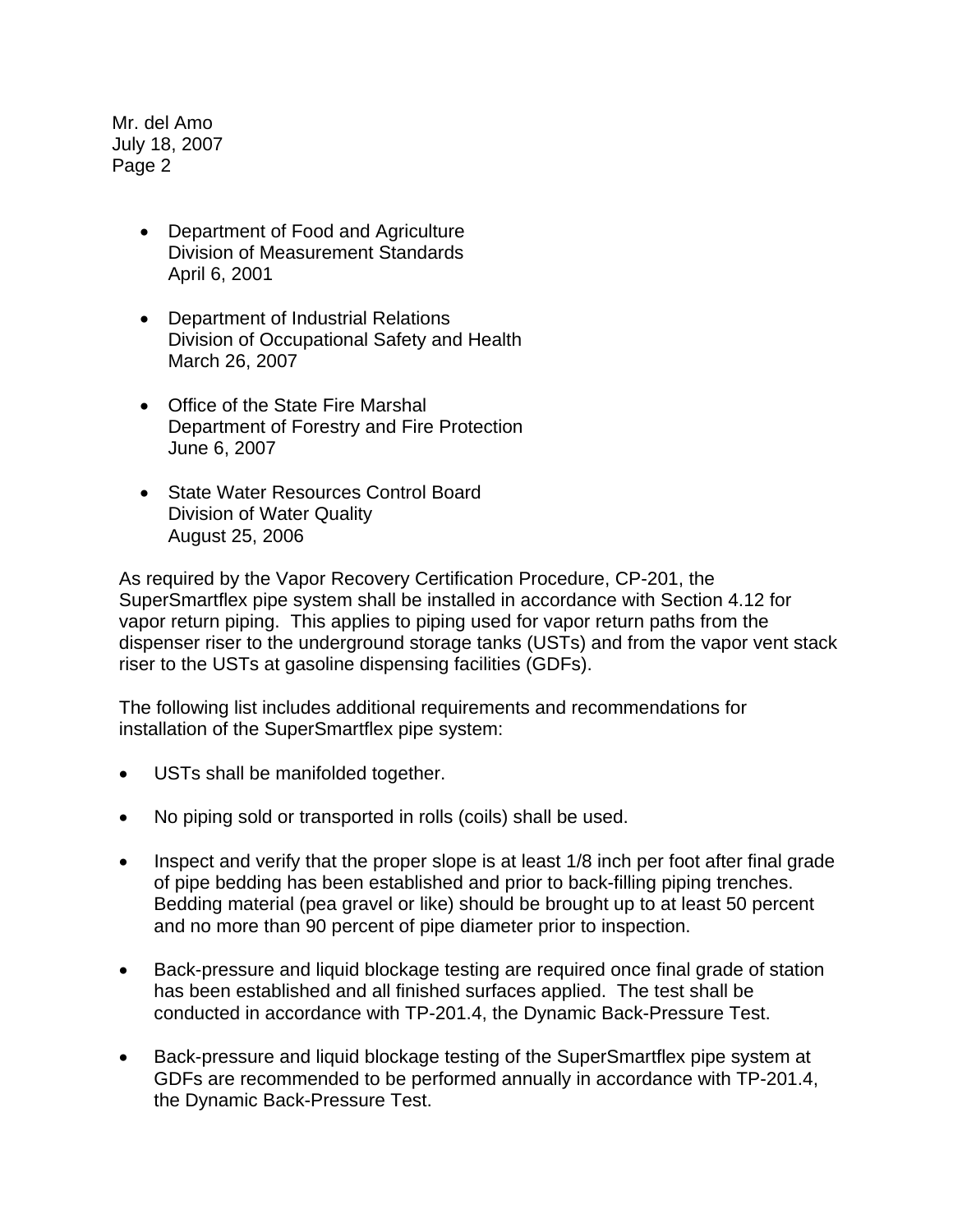Mr. del Amo July 18, 2007 Page 3

The SuperSmartflex pipe system (single and double wall), when installed in accordance with the manufacturer's instructions and the requirements and recommendations listed above, will not adversely affect the performance of a Phase II vapor recovery system utilizing USTs and buried vapor return piping. Therefore, the SuperSmartflex piping system may be used in Phase **II** vapor recovery applications.

If you have any questions or need further assistance, please contact Sam Vogt at (916) 322-8922 or via email at svogt@arb.ca.gov, or Joe Guerrero at (916) 324-9487 or via email at jquerrero@arb.ca.gov.

Sincerely,

*~IM-J.-.",v'-*

William V. Loscutoff, Chief Monitoring and Laboratory Division

**Enclosure** 

cc: Kevin Graves State Water Resources Control Board

> John Marvin Bay Area Air Quality Management District

Randy Matsuyama . South Coast Air Quality Management District

Randy Smith San Diego County Air Pollution Control District

Jim Swaney San Joaquin Valley Air Pollution Control District

Gary Ma Yolo-Solano Air Quality Management District